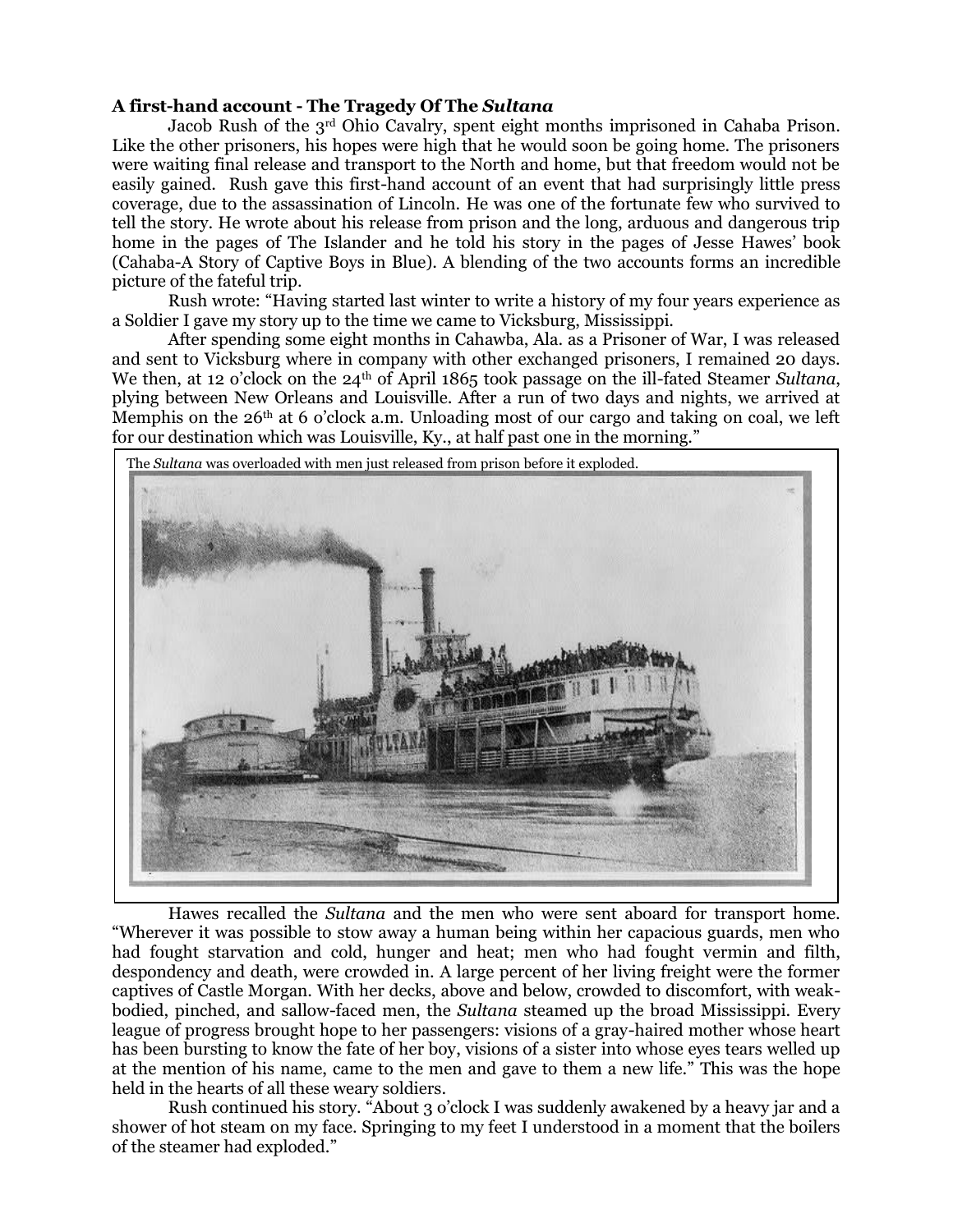"At the time of the explosion of the steamer *Sultana* I was lying on what is known as the water-box, near the wheel-house on the upper deck, in company with George W. Steward, now a resident of Wellington, Kan. There seemed to be two distinct explosions. The first awakened us, and by the time we were on our feet, the hot steam was coming up through the deck, and immediately another explosion followed. Neither of us were hurt. Having been raised on Lake Erie, and being familiar with boats, I took in the situation at once…"

"Strange as it may seem there were men on board who were asleep and knew nothing of the explosion until awakened by comrades. I stopped for a moment to think what was best to do. Soon Capt. Mason, Master of the boat, appeared only partly dressed and very much excited, calling on the men to go forward and try to extinguish the fire. While trying to rally the men, the smokestacks of the steamer fell, killing many, as the men were thick as they could be on all three decks. The Capt. then begged the men to throw overboard planks, doors, tables &c., and try to save what few ladies there were on board. But out of 17 only one was saved. Her husband put a life preserver on her and fastened her little child into a life preserver chair. They floated down the river some five miles before they were picked up. The child died a few minutes after from the exposure. Her husband and several relatives who were on board were none of them heard from up to the 2nd day of the disaster.

To return to where the Captain was trying to rally the men. He soon found that his efforts were in vain as in a few minutes all was excitement and confusion. I will here state that we had on board 1,965 enlisted men and 36 commissioned officers, all of whom were paroled prisoners and had been imprisoned from six months to two years in Andersonville and Cahawba. The passengers and crew numbered some 250.

I was on the upper deck and started for the stern of the boat which I reached just as the lifeboats were thrown overboard. In 10 minutes after the explosion the boat was on fire, the flames bursting out in all directions. Another such terrible scene I never saw."

"I started to the rear of the boat, expecting to make my escape by jumping overboard before the crowd realized the peril they were in, for I well knew that it would be a difficult matter to escape after the 2,200 people that were on board once got aroused to the situation, as I felt that nothing could be done to allay so great an excitement and confusion as would follow. As I reached the stern of the boat I saw a yawl launched from the lower deck with four or five persons in it, all of whom, I believe, were deck hands. I presume they were parties who were on watch at that time. There was a woman who begged piteously to be let into the boat, and from the conversation that took place, I think she was the wife of one of them, but they realized the situation and got away from the boat as quickly as possible and left her.

Not being able to get into the yawl, Steward and I then turned to and helped launch the life-boats from the upper deck, but as soon as a boat struck the water, crowds from each deck jumped into it, striking upon one another, and the boat was capsized. This was also true of the second boat that was launched. These boats were turned over and over, and many were drowned in trying to get into them, as every time they would turn bottom side up they would bury from 50 to 75, who were trying to climb in from the opposite side. This was kept up until the crowd had thinned out and the boats drifted off. I doubt whether any were saved in the life-boats, except possibly, a few who clung to their keels as they drifted down the river.

Steward and I kept ourselves occupied in throwing overboard such things as we could manage to tear loose from the staterooms; doors, blinds, etc, After working awhile we started for the passenger cabin to see if we could not obtain a life preserver, but found the steam had filled the cabin and fire was then breaking out near the centre of the boat, and had spread nearly to the upper deck. We then made our way to the lower deck again, and there, in company with several others, helped throw over one of the large state planks, but it had no more than struck the water before the crowd got on to it, and it was rolled over, and we concluded it was not safe to undertake to escape by that. We then got hold of a mule and tried to force it overboard, but did not succeed. The fire was then working well to the stern of the boat, and it was impossible to get the mule to go a step toward the fire.

We saw Captain Mason, master of the boat, in his shirt-sleeves and bare-headed, trying to restore order, and asking the crowd to quiet down and be patient, as he thought we would receive assistance very shortly; but to quiet the excitement under such circumstances was impossible.